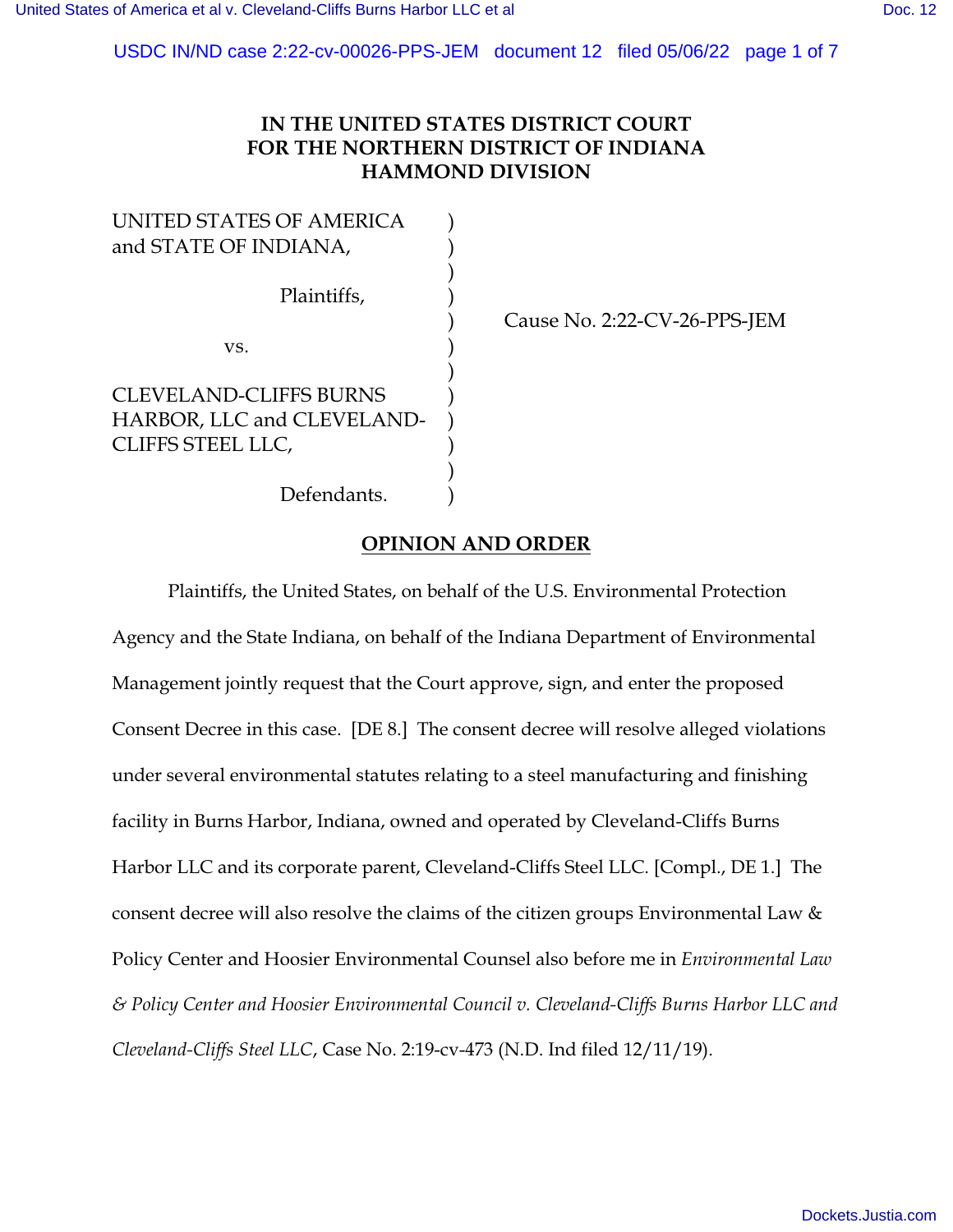I have carefully reviewed the memorandum in support of the motion to approve the consent decree [DE 9], along with the proposed consent decree itself [DE 9-1], the redlined version of the decree [DE 9-2], and the one public comment submitted by the town of Ogden Dunes [DE 9-3]. The public comment came after the U.S. Department of Justice gave proper notice of the proposed settlement in the Federal Registrar. For the reasons set forth below, I find the consent decree is fair, reasonable, and consistent with the underlying statutes as well as the public interest.

#### **Background**

As alleged in the complaint, the Burns Harbor Facility is one of the largest fully integrated steel mills in North America, located in Burns Harbor, Indiana, on Lake Michigan and directly adjacent to the Indiana Dunes National Park. The Facility was previously owned and operated by ArcelorMittal, including at the time of the August 2019 spill described herein. But Cleveland-Cliffs completed a full acquisition of ArcelorMittal (including the Facility in Burns Harbor) on December 9, 2020. The Facility uses water for a number of steelmaking and pollution-control operations. The Facility's National Pollutant Discharge Elimination System ("NPDES") permit, under the Clean Water Act ("CWA"), authorizes it to discharge treated wastewater, stormwater, and non-contact cooling water from the Facility's outfalls pursuant to enumerated conditions.

The alleged violations are spelled out in detail in the complaint [DE 1 at 12-37] as well as the memorandum in support of the motion to enter consent decree [DE 9 at 3-5].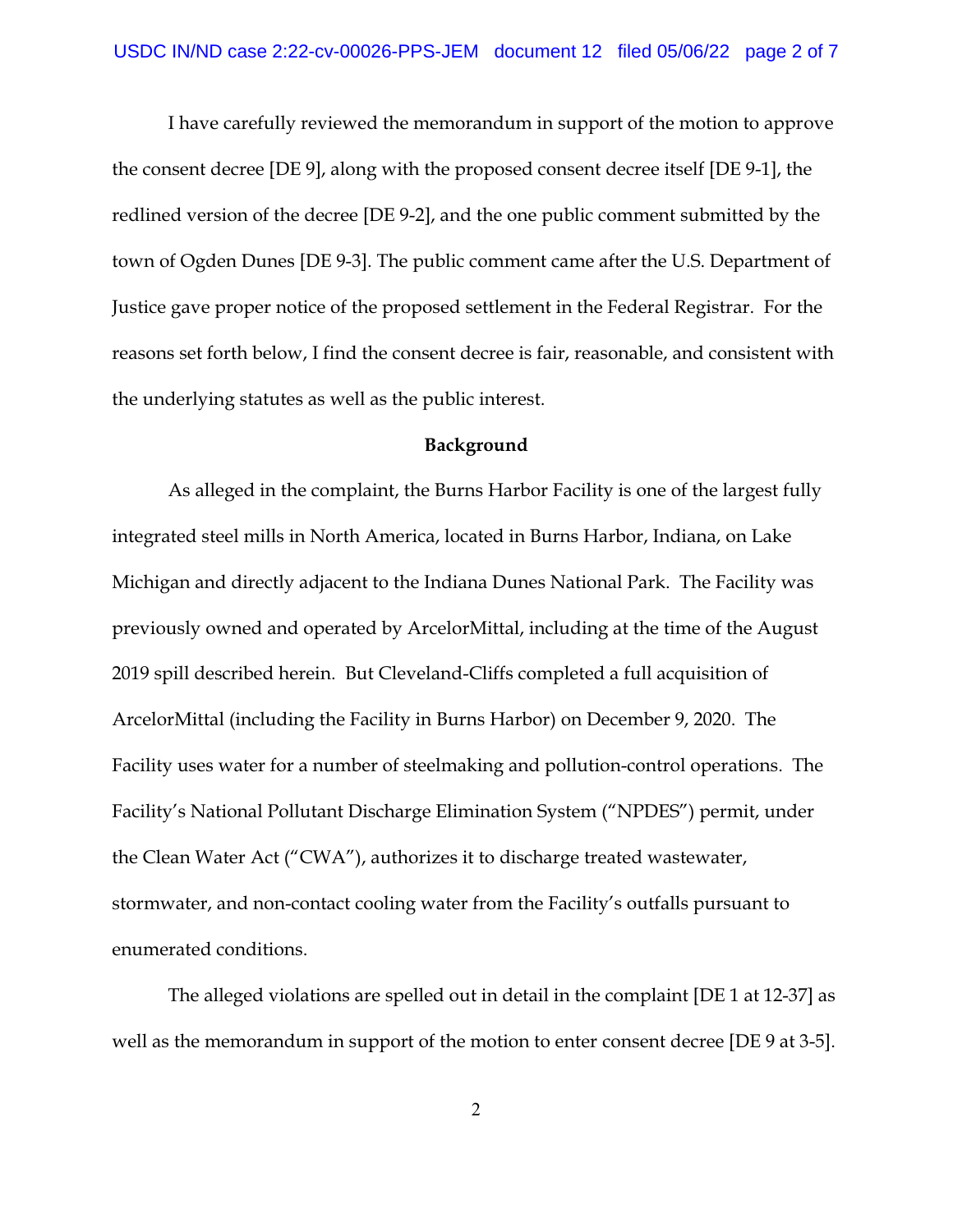For present purposes, it is enough to say that in August 2019, the facility suffered a number of equipment and operational failures, which led to millions of extra gallons of high-ammonia and high-cyanide water being discharged into the East Branch of the Little Calumet River, and eventually into Lake Michigan. There were a number of permit violations, numerous fish were killed, and beaches were closed for seven days. *Id*.

#### **The Consent Decree**

The terms of the proposed consent decree were negotiated at arms-length, over many months, with apparent substantial give-and take by experienced environmental lawyers and technical experts representing all parties. During the early stages of the investigation, there was a root cause failure analysis for the August 2019 incident. Cleveland-Cliffs implemented the report's recommended actions prior to the consent decree being finalized, and the decree requires the company to maintain the key equipment and alarms. [Consent Decree, DE 9-1, ¶ 9.]

It also requires compliance with a Maintenance Plan, covering weekly (or more) inspections. If any issues are found, Cleveland-Cliffs is required to carry out corrective actions to fix the problems. [*Id.* ¶ 10 and App. 1.] The consent decree additionally requires Cleveland-Cliffs to treat pollution from its blast furnaces during normal operations. [*Id.* ¶ 8.a.] The decree includes others measures to ensure that Cleveland-Cliffs is maintaining the standards of the CWA, even in an emergency situation like the one in August 2019. [*Id.* ¶¶ 12, 13.] In addition, the consent decree requires certain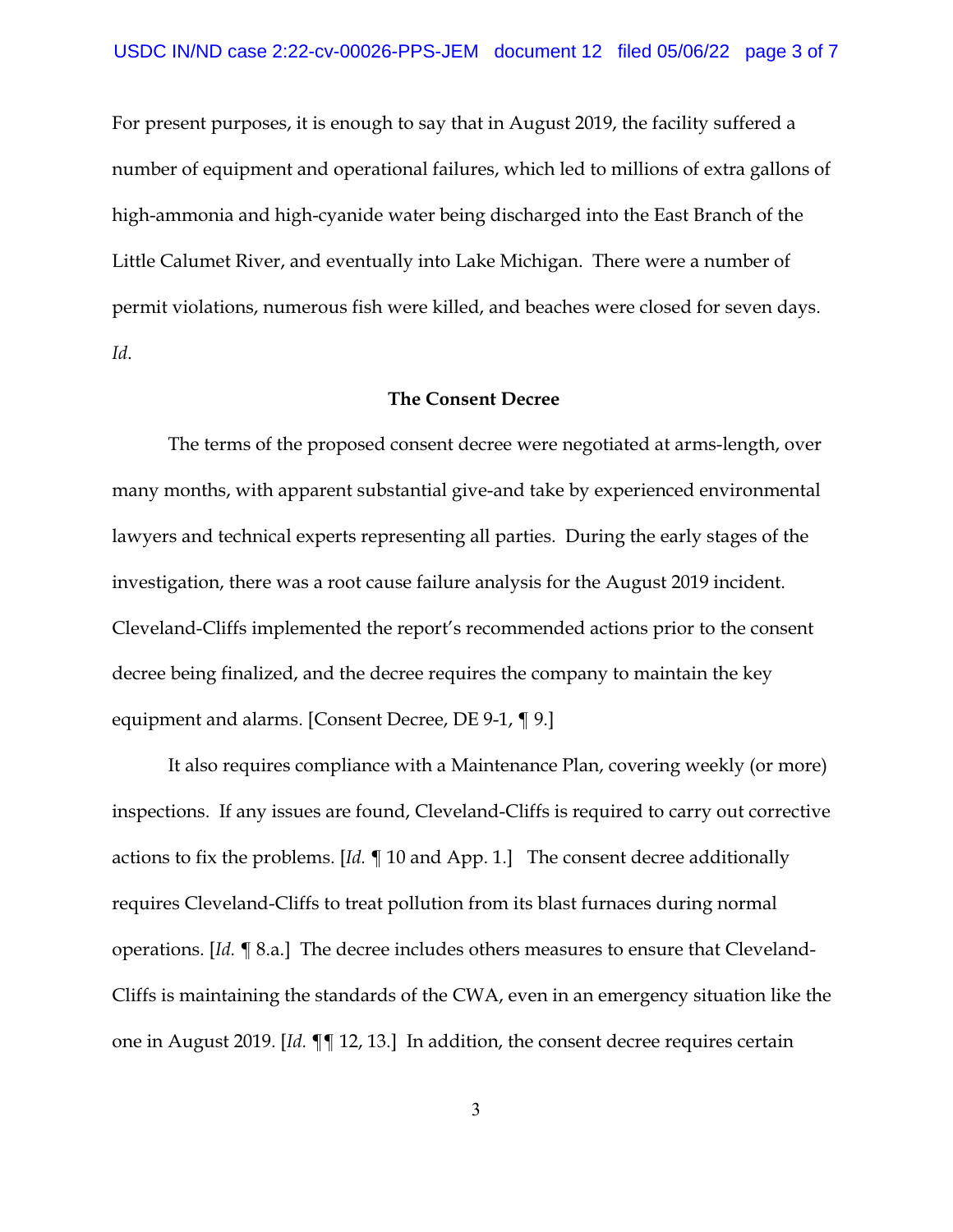improvements to operations and compliance at the facility. [*Id.* ¶¶ 15-16, 18, 20-25.] It also includes several measures for public notification in the event of any future exceedances. [*Id.* ¶¶ 27-28.]

Performance of two state-administered environmentally-beneficial projects are also mandated by the consent decree, including Cleveland-Cliffs will donate 127 acres of land abutting the Indiana Dunes National Park to a qualified land trust organization for permanent conservation protection. [*Id.* ¶¶ 47-48.]

In terms of payment of response costs and the civil penalty, the consent decree requires Cleveland-Cliffs to pay a \$3 million civil penalty, to be split evenly between the United States and Indiana. [*Id.* ¶¶ 41-42.] Cleveland-Cliffs will also fully reimburse the Governments' emergency response costs: \$10,025.37 to the United States and \$37,650 to Indiana. [*Id.* ¶¶ 31-32.]

In deciding whether to approve of the consent decree before me, I keep in mind the following standards:

> Approval of a consent decree is a judicial act committed to the sound discretion of the district court. A district court reviews a consent decree to determine whether it is fair, adequate, reasonable, and consistent with applicable law. Of particular importance in that analysis is determining whether a proposed decree adequately protects and is consistent with the public interest.

In analyzing the decree before it, the Court should be aware of the policy favoring approval. Public policy strongly favors voluntary settlement of disputes without litigation. And that policy is particularly strong where a consent decree has been negotiated by the Department of Justice on behalf of a federal agency, like the EPA, which enjoys substantial expertise in the environmental field.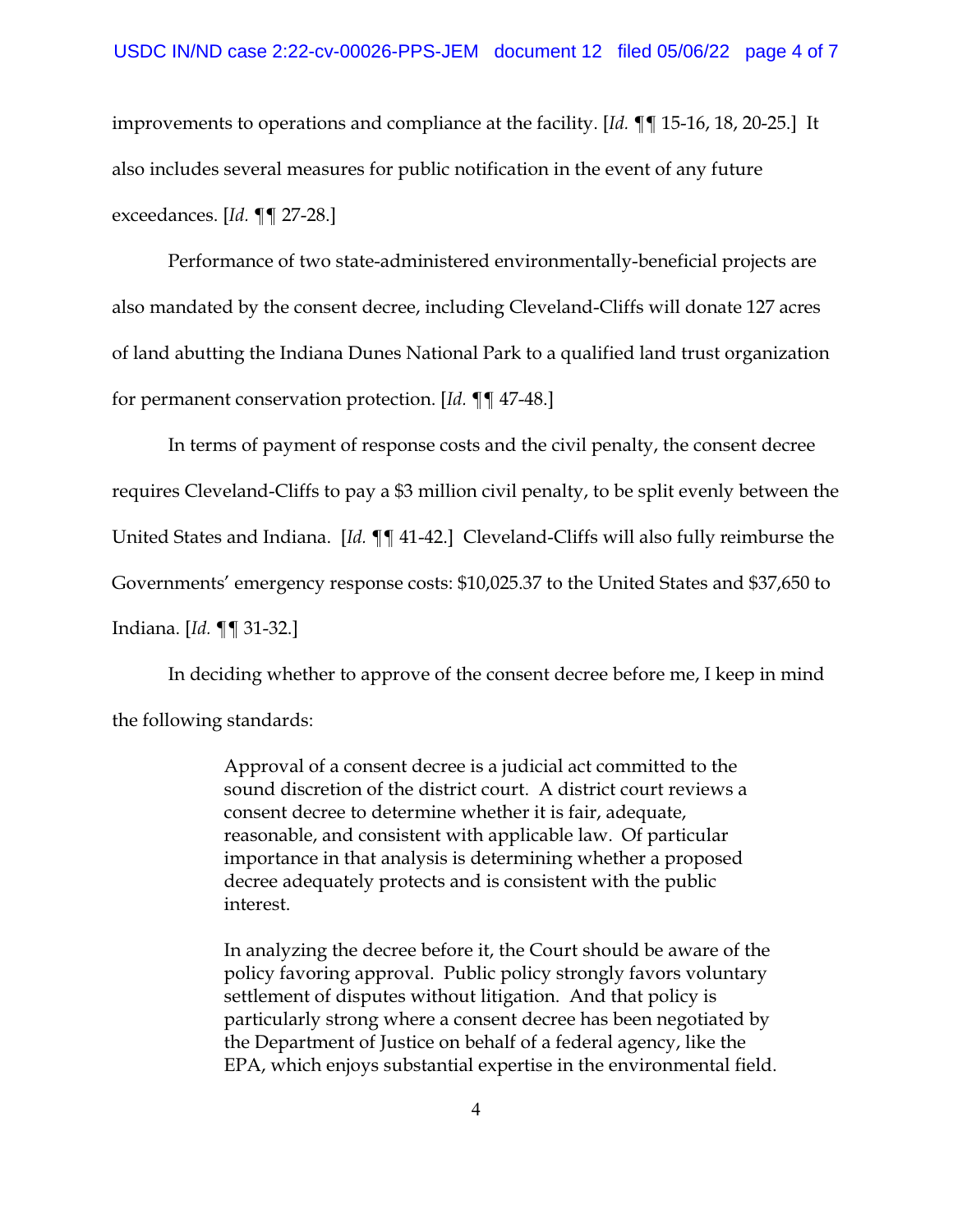But that deference to the Government's judgment should by no means be a rubber stamp. Instead, the Court must conduct an individual evaluation based on the particular facts of the case but with caution not to substitute its judgment for that of the parties or engage in the type of detailed investigation that would be required if the parties were trying the case.

*United States, et al. v. U.S. Steel Corp.*, No. 2:18-cv-127, 2021 WL 3884852, at \*6 (N.D. Ind. Aug. 30, 2021) (citations omitted). Additionally, courts examine whether the decree is both procedurally and substantively fair. *United States v. BP Exploration & Oil Co.*, 167 F.Supp.2d 1045, 1051 (N.D. Ind. 2001). To make this determination, I can look to factors such as "the strength of plaintiff's case, the good faith efforts of the negotiators, the opinions of counsel, and the possible risks involved in the litigation if the settlement is not approved." *United States v. Akzo Coatings of Am., Inc.,* 949 F.2d 1409, 1435 (6th Cir. 1991).

Here, I find the consent decree is procedurally fair. It is the result of good faith and contested, arms-length bargaining between the Government Plaintiffs, Defendants, and Citizen Plaintiffs over the course of a number of months, and reflects true negotiated compromises by all parties*. See U.S. Steel Corp.*, 2021 WL 3884852, at \* 8. Plus the parties solicited, evaluated, and made changes based on the one public comment.

I also find the consent decree is substantively fair. It requires Defendants to pay a substantial civil penalty, as well as implement significant pollution control measures to reduce cyanide and ammonia pollution. The Government Plaintiffs considered the statutory penalty factors in setting a civil penalty amount, and I believe the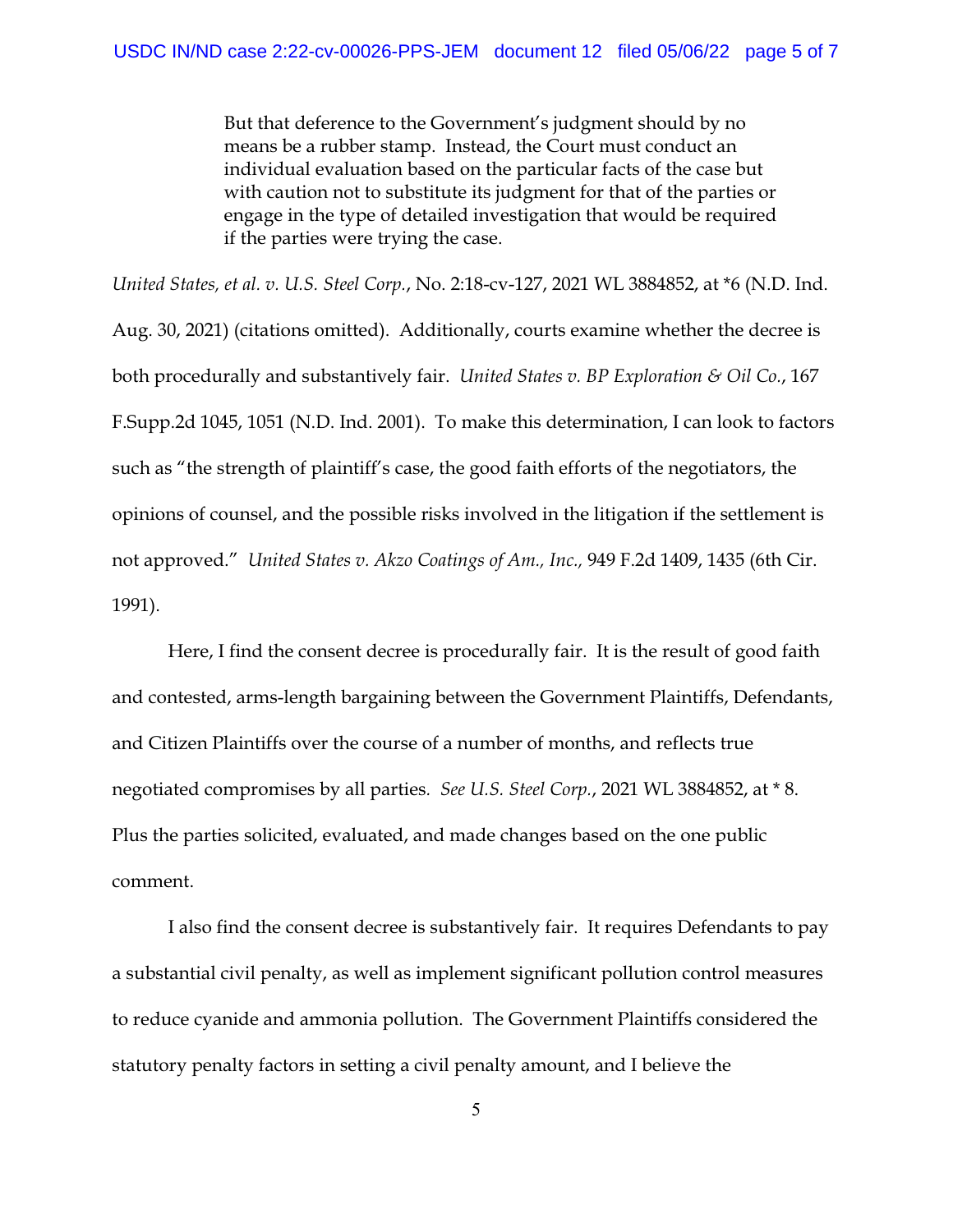"Government Plaintiffs, with their flexibility and expertise on these topics as well as their understandable decision to settle instead of pursuing further litigation [have] sufficiently justified [the civil penalty calculation] and weighed the relative strength of their case in arriving at a substantively fair amount." *Id.* at 10. Although in its public comment, the Town of Ogden Dunes suggests that civil penalties in environmental cases "are simply never high enough to deter future actions and incidents" [DE 9-3 at 2], the consent decree here includes appropriate civil penalties as well as stipulated penalties for failing to comply with the requirements of the compliance measures of the decree, as well as requiring Defendants to reimburse the Government for their costs incurred in responding to the August 2019 event. The stipulated penalty amounts and response costs reimbursement both "contribute to the decree's substantive fairness." *U.S. Steel Corp*., 2021 WL 3884852, at \*10. As does the extensive injunctive relief (the agreement to implement new and permanent treatment systems to address ammonia and cyanide pollution, increase the reliability of the facility's wastewater systems, and respond quickly and effectively to any future emergency situations).

The consent decree is also consistent with the goals of the environmental statutes, and it is in the public interest. It includes strict and detailed requirements related to pollution control, operation and maintenance of the facility, and monitoring and reporting requirements, which should advance the goal of reducing pollution and protecting the environment. *See United States v. Comunidades Unidas Contra La Contaminacion*, 204 F.3d 275, 281 (1st Cir. 2000). It furthers the objectives of the CWA by